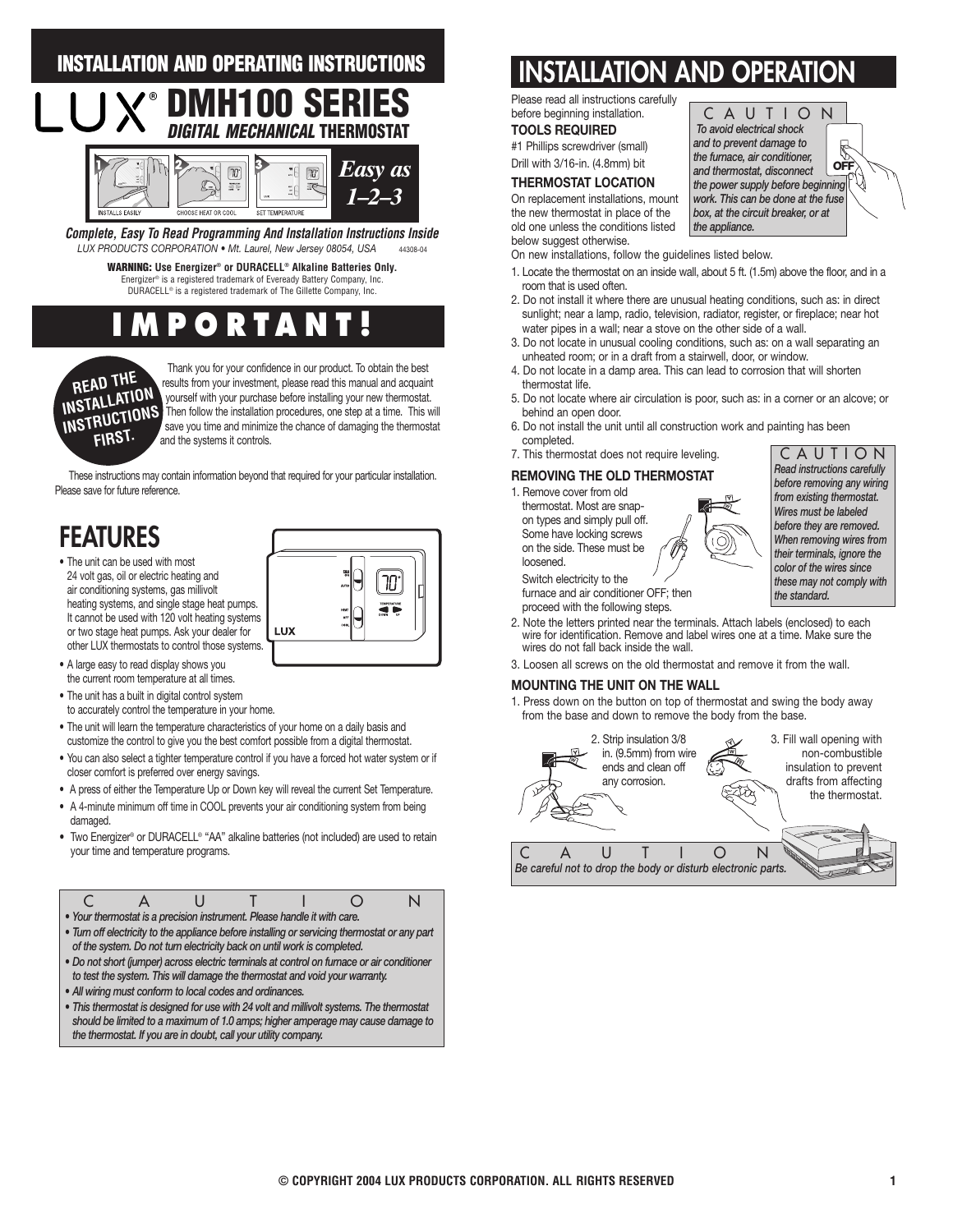

#### NOTE

*If you are mounting the base to a soft material like plasterboard or if you are using the old mounting holes, the screws may not hold. Drill a 3/16-in. (4.8mm) hole at each screw location, and insert the plastic anchors provided. Then mount the base as described below.*

### **ATTACHING WIRES**



4. Hold the base against the wall, with the wires coming through wherever it is convenient for wiring. Route the wires to below the terminal block. Position the base for best appearance (to hide any marks from an old thermostat). Attach the base to the wall with the two screws provided.

CAUTION *Do not allow wires to touch each other or parts on thermostat. Wires must be trapped between black spacer and brass terminal. Also, be sure to tighten securely all 7 electrical terminal screws.*

# **WIRING DIAGRAMS**



If replacing a Honeywell thermostat<br>with a clock wire "C," tape off wire "C"



f If both Y and C wire are<br>present, tape off "C" wire.